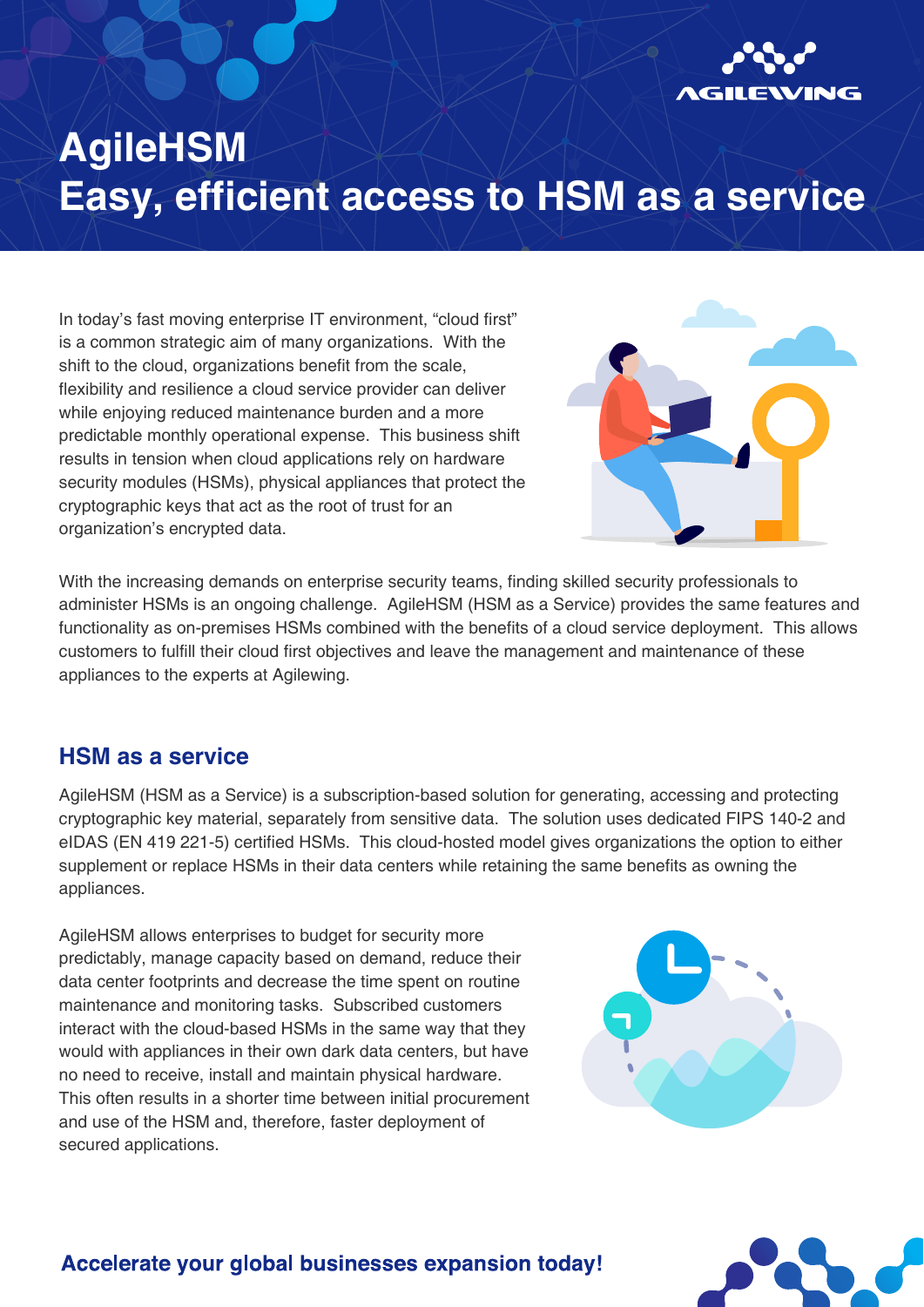

## **AgileHSM Easy, efficient access to HSM as a service**

### **Aligns with your security strategy and demands**

AgileHSM is well-suited to align with any security strategy, whether an organization is adopting a cloud-first approach for its cryptographic functions, selectively migrating specific services to the cloud, or enhancing HSM capacity to handle occasional workload spikes.

### **Key Benefits**

AgileHSM offers several key advantages over other options:

Customers own their crypto resources and keys and may use these across their environment, whether as-a-service or hybrid model.

Only AgileHSM provides customers on-demand control to migrate and expand their secure code execution from an on-prem HSM to the cloud.

AgileHSM delivers FIPS 140-2 Level 3 and eIDAS (EN 419 221-5 protection profile) certified security of keys, which is not available with some cloud key protection solutions

Customers can continue using the same business applications with AgileHSM and have the option to access enhanced HSM capacity to handle occasional workload spikes.

AgileHSM can be used with multiple cloud service providers, in contrast to HSM services offered by individual providers who strive to lock customers into their cloud environments.

AgileHSM offers customers a dedicated HSM service. Customers have full control of their cryptographic keys - dual control and full separation of duties.



#### Accelerate your global businesses expansion today!